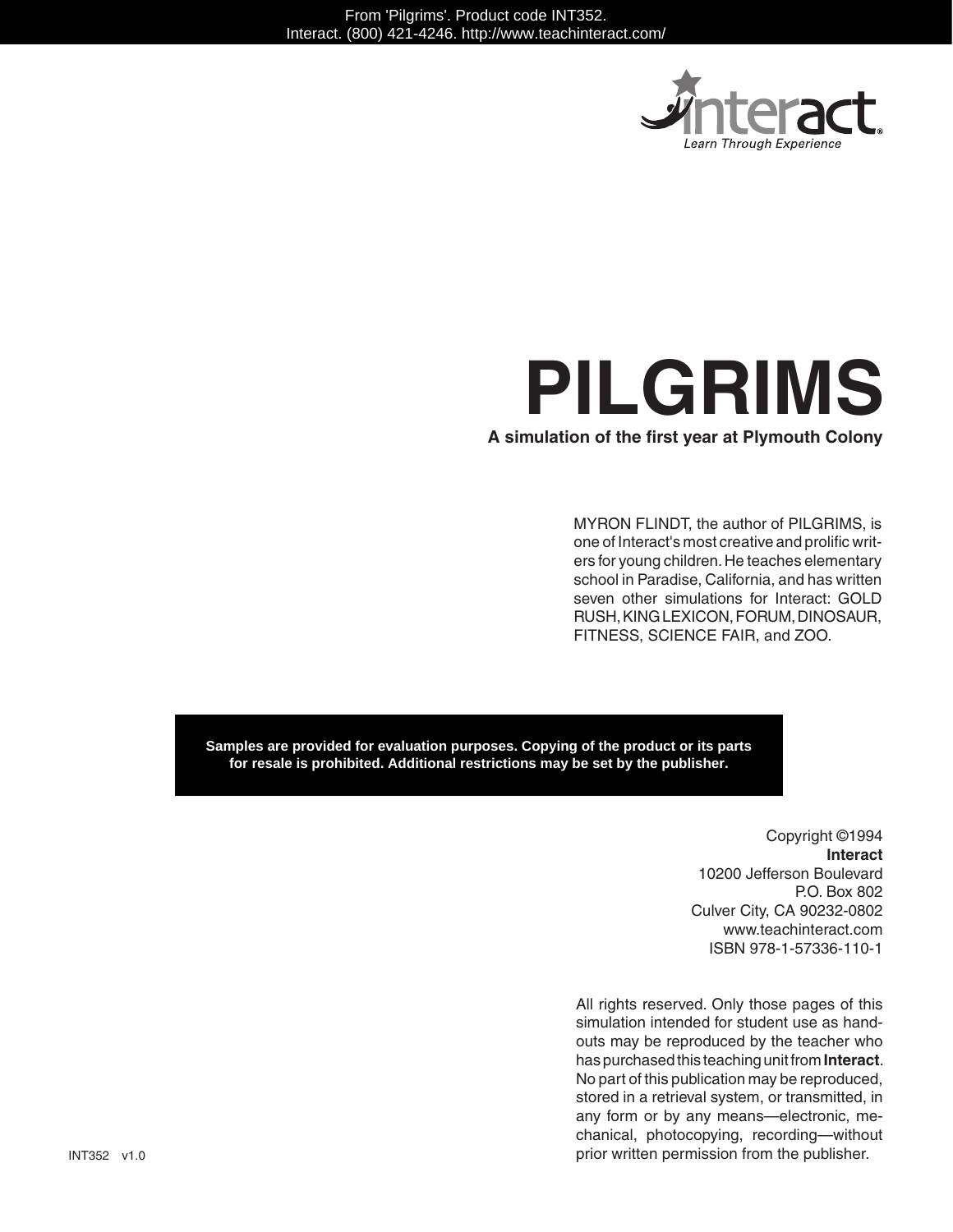# **PURPOSE**

In schools throughout America boys and girls celebrate Thanksgiving by dressing up as Pilgrims and Indians, and having a feast in their classrooms. They see pictures of clean, well-dressed Pilgrims and listen to a story about how they were helped by the Indians, but what they miss is the real drama behind the Pilgrims' first year in the New World. These hardy settlers were lucky to have survived at all, and those who did lived with the loss of loved ones and fear of Indians. They endured bitter cold, deadly diseases, and lack of food.

The purpose of PILGRIMS is to give students a closer look at the struggle that was part of everyday life in Plymouth Colony. Students vicariously experience the hardships of life in the New World as they make decisions and face consequences just as the Pilgrims did nearly 400 years ago. By the end of the simulation your students will have a deeper, richer understanding of why the Pilgrims gave thanks and why we honor them today.



... why we honor them today ...

Specifically, your students will experience the following:

#### *Knowledge*

- 1. the differences between Separatists and Pilgrims
- 2. why the Pilgrims came to the New World
- 3. the hardships aboard the *Mayflower*
- 4. the difficulties of surviving in the New World
- 5. the first Thanksgiving and what happened afterward

#### *Feelings*

- 1. appreciation for the difficulties experienced by the Pilgrims
- 2. uncertainty as decisions are made
- 3. helplessness as disease strikes their colony
- 4. satisfaction as their colony grows
- 5. confidence as their writing skills improve

#### *Skills*

- 1. how to proofread their written work
- 2. how to help other students with their written work
- 3. practice making log entries
- 4. practice decision making
- 5. practice working cooperatively in groups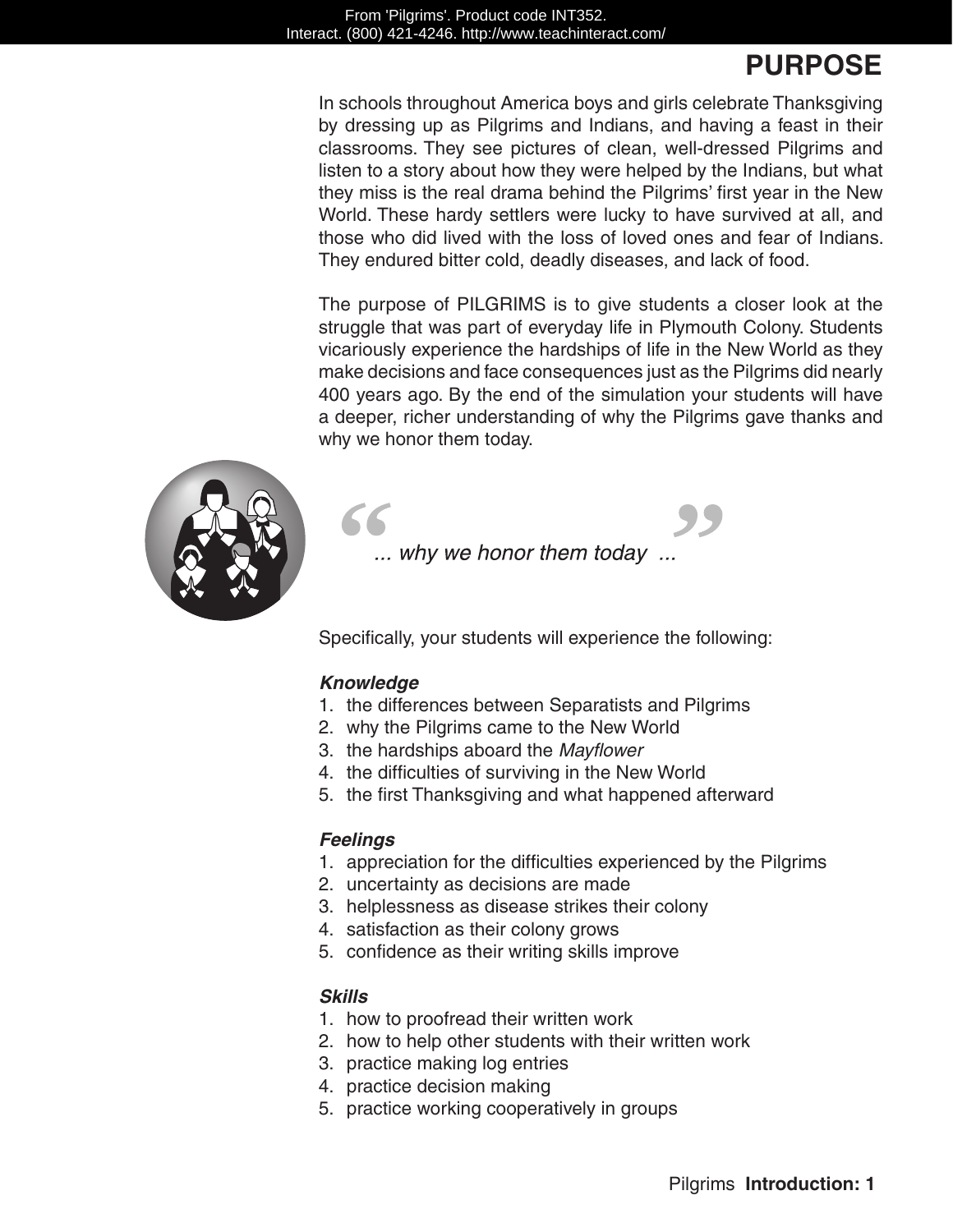## **OVERVIEW**

In PILGRIMS students establish colonies in the New World and try to do a better job of surviving than the original Pilgrims. Unlike other simulations where teams compete against each other, PILGRIMS has students compete not against themselves but against the original Pilgrims. Success depends on hard work, good decisions, and luck. Each team, along with the historical Pilgrims, has a map of its colony and a list of colonists prominently displayed on a bulletin board. Consequently, during the simulation teams can follow how their progress compares with the original Pilgrims' progress. They can see the houses that are built, the fields that are planted, and the number of their colonists who have survived. The challenge for each team is to surpass the Pilgrims' achievements by working harder and making better decisions.

The unit begins when students review the story of the Pilgrims, form teams, and create a list of 104 colonists. Next, they select a site for their colony. They base their decision on the same information that was available to the Pilgrims. They can settle anywhere in New England where there is a natural harbor.

Once they have selected a colony site, each team boards a "ship" that is actually marked out on the floor in a 6'x 3' rectangle (the amount of space for each Pilgrim aboard the *Mayflower*). Students must work in these crowded conditions to earn points that get them across the Atlantic. After landing, they first create their own laws to govern themselves, and then they post sentries.

Teams now begin working in their colony. They build houses, search for food, and plant crops. They must establish peace with the Indians and develop a lucrative trade so they can pay off their debts. Just as the Pilgrims faced hardships so will your students. They must overcome disease, hunger, cold, Indian attacks, and fire. Two types of fate cards determine these hardships. First is Colonial Fate based on the time of year a team arrived in the New World. The second type of fate, Pilgrim Log Fate, is based on hard work. Hard work is simulated when students make entries in their Pilgrim Logs. The better the entries in their Pilgrim Logs the better their fate.



By the end of the simulation, students have increased their understanding of the hardships Pilgrims faced and the difficulties they had in being the first New England settlers. The simulation concludes with a PILGRIM Test, a search for the Ultimate Pilgrim, and an optional Thanksgiving feast.

... an optional Thanksgiving feast ...

**Introduction: 2** Pilgrims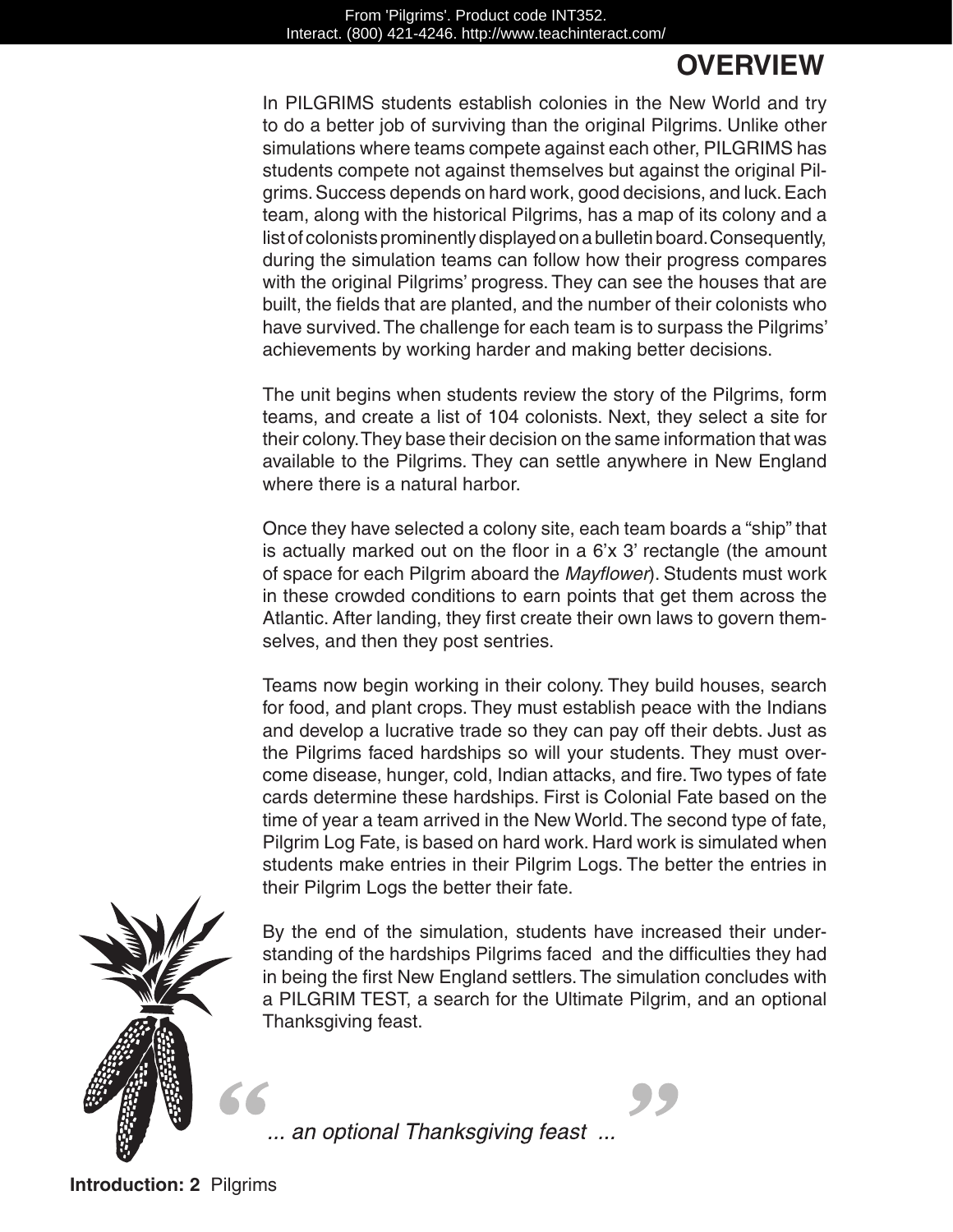**Phases:** PILGRIMS is divided into nine phases. Each phase takes approximately one hour of class time. It begins with an overview of the day's activities, a list of materials you will need, and the lesson plans. Colonial Fate and Pilgrim Log Fate are included in the lessons. Following the lesson plans are the pages that need to be duplicated—*typed in capital letters* —e.g., SURVIVAL ACTIVITY, WRITING GUIDE.

**Bulletin board colonial settlement maps:** On the bulletin board is a ROUTE TO NEW ENGLAND for the whole class and a NEW ENGLAND SETTLEMENT MAP for each team. (These bulletin board maps are like score sheets that show the students how well they are doing compared with the Pilgrims.) The team maps include the name of the colony and the month the colonists arrived. They have places for colonists to add the houses they build and the fields whose acres of food they have harvested.

**List of colonists:** Each team has to make a list of 104 colonists who go to the New World. Whenever a colonist dies, one name is crossed off the list. It does not matter which name. Use a bright red marker so students can easily see the decision. In order to make this list *meaningful and personal*, students should list family members, relatives, and friends. The list goes on the bulletin board below each team's NEW ENGLAND SETTLEMENT MAP. Make sure everyone in the classroom can easily see it.

**Mayflower passengers:** This list of the *Mayflower* Pilgrims who came to the New World has102 names and two extra spaces for babies who will be born during the first year. Students will use this list in the same way they use their team's LIST OF COLONISTS. The latter list is for your students' teams; the MAYFLOWER PASSENGERS LIST is for the Pilgrims. Whenever a Pilgrim dies, cross that name off the list with a bright red marker. The names of the Pilgrims who die are followed by a number that corresponds to the number on the list of *Mayflower* passengers. This number will make it easy for you to locate the names. This list goes below the Pilgrims' NEW ENGLAND SETTLEMENT MAP. Make sure everyone in the classroom can easily see it.

 $\ldots$  five pages plus a title page ...

55

**PILGRIM LOGS:** Students are responsible for making daily entries in a PILGRIM LOG. A handout sheet for each log page comes with this simulation. The log is to have five pages plus a title page. It is for use by primary age students. You will have to put together a log for each student by making copies of the log pages. Each entry is about a half page long and works well with the younger students. You can avoid this duplication with older students who can write longer entries. Have them use notebook paper (one sheet per log entry) instead of the log pages that come with this simulation.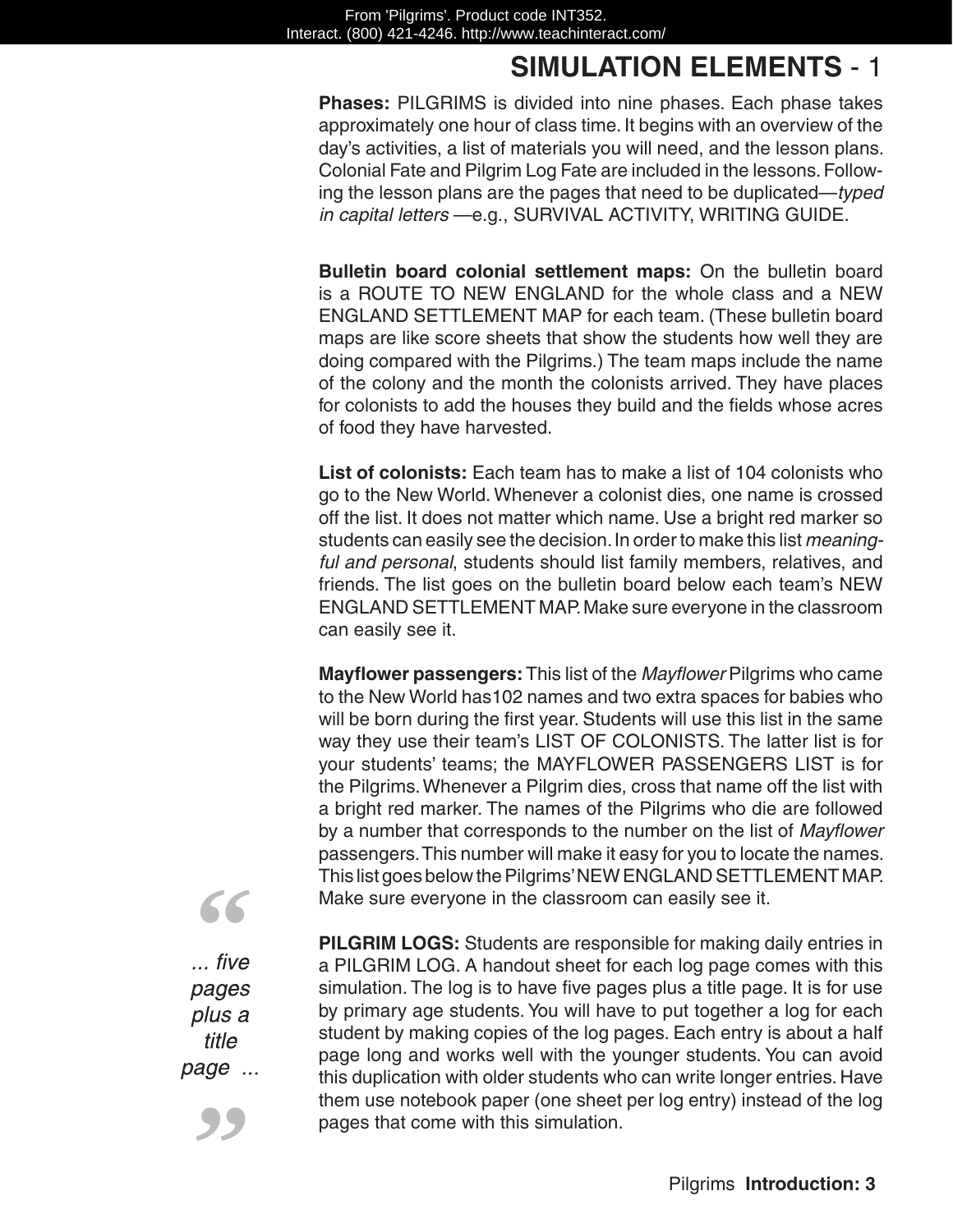If you choose to use notebook paper, you will still need to make copies of the title page and the log's last page—"Building the Settlement"—for each student's log. The "Building the Settlement" page must go at the end of each student's PILGRIM LOG.

The entries in the PILGRIM LOGS must be as *neat* and as *correct*  as the students can make them. They may make rough drafts of their entries on scratch paper before recopying them into the log. Beginning in Phase 3, you will select two logs from each team, read them, and assign a score. (See Scoring Pilgrim Logs below.) This score determines the Pilgrim Log Fate for the day. The better the log entry, the better the fate. The emphasis in this log is on *correctness*. To help students compose their thoughts and check their work, a WRITING GUIDE is provided for each log entry.

**GUIDES topic Pre-Writing Writing Frame Proofreading**

**WRITING** 

**WRITING GUIDES:**These guides are designed to help students make good entries in their PILGRIM LOGS. Each guide has four parts: **Topic**, **Pre-writing activity**, **Writing frame**, and **Proofreading**. In the first part, students receive a specific topic to write about. Next, the prewriting activity gives students ideas to help them with their writing. For primary students and older students who say "I don't know what to write," a writing frame is provided. This frame gives the students a topic sentence and leads them into writing a log entry by completing sentences and filling in the blank lines. You, as teacher, may also use the writing frame to demonstrate how a log entry could be written. At the bottom of the guide are seven questions to help students proofread their papers.

> The guide's sole purpose is to help students make entries in their PILGRIM LOGS. *Its use is optional.*  You may give one copy to each student or one copy to each team. You may make a display copy and discuss the guide with your entire class, or you may not use it at all. Whether or not and how you choose to use the WRITING GUIDE is up to you. The important thing is for your students to make accurate, neat, and correct entries in their logs.

**Scoring PILGRIM LOGS:** There are two reasons for scoring the PILGRIM LOGS. First, you want to see that your students are making entries in their logs that are neat and accurate. Second, you will determine the Pilgrim Log Fate of each team based on the log entries. In order to do well, students need to know *exactly* what is expected and how their log entries will be scored. This is explained on the SCORING PILGRIM LOGS sheet.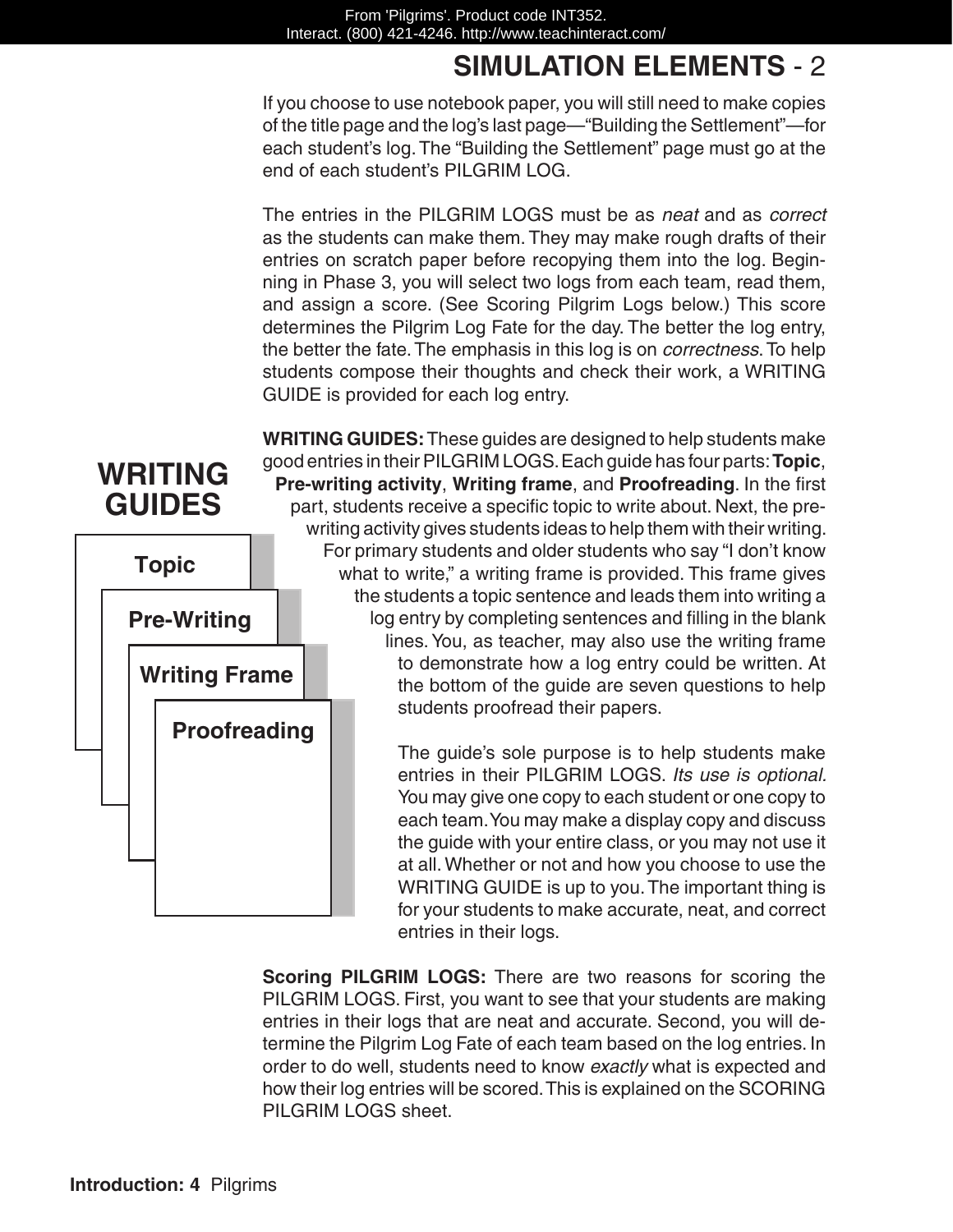This paper explains how individual logs will be scored and how the two logs' scores will be combined to determine a team's fate. You may choose to modify the way the logs are scored. Working alone or with the class, you decide what must be done to get a "very good" and "good" evaluation. For example, you might say two or three mistakes are acceptable to earn a "very good" evaluation. You may wish to give a "needs to improve" to any entry that has a run-on sentence or has a sentence that does not begin with a capital letter. *The scoring rubric is up to you, but your students must know exactly what is expected of them.*

During the course of the simulation you should try to read each student's log at least two times. The scoring takes place while your students are making their log entries. You go to a team and take a log from one of the students. Quickly reading one of the entries, you give it a score of "very good," "good," or "needs improvement." (You may score any entry you want except the one they are currently working on.) In the margin next to the entry place either a  $\pm$  for very good, a  $\sqrt{ }$  for good, or a **–** for needs improvement . Return the log to the student and pick up another log from the same team. Quickly read this log entry and give it a score. Now you assign the Pilgrim Log Fate to the team.



The Pilgrim Log Fate can have three consequences ...

The Pilgrim Log Fate can have three consequences: if both logs score a "very good," the fate is **Miracle**; if both logs score a "good"—or if one is a "good" and the other a "very good"—the fate is **Destiny***.* Whenever one of the two logs needs improvement and receives a **–**, the fate is **Misfortune** regardless of the other student's score. On a slip of paper jot down the team's name and their fate (Miracle, Destiny, or Misfortune). Then go on to the next team and read/evaluate two of their entries. Continue this until you have read two log entries from each team.

Since the entries are expected to be neat and free from major errors, the readings should go very quickly. You should be able to easily read and score the logs while the students are making their entries. If for some reason this is not possible, it is permissible to collect the logs and score them at a later time and then read the Pilgrim Log Fate when you have finished.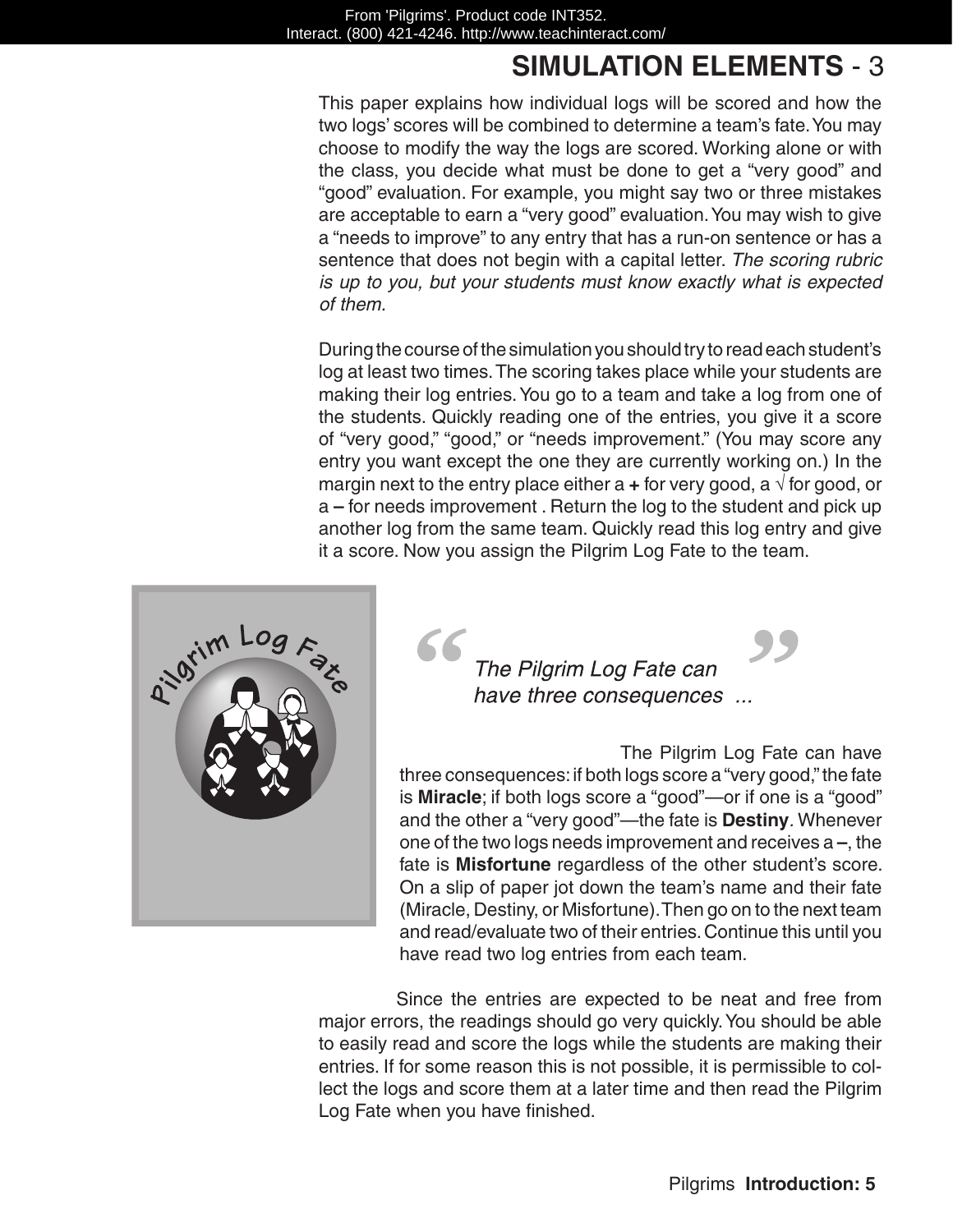**Fate consequences:** Two types of fate are used in this simulation. The first is called Colonial Fate. It is usually located at the beginning of each phase. It describes the fate of the Pilgrims and the fate of the teams. Colonial Fate covers the colonists' experiencing death, disease, food shortages, fires, and Indian encounters. Colonial Fate is beyond the control of the teams. It has already been determined based on the month of their arrival.

The second kind of fate is called Pilgrim Log Fate. It is located at the end of each phase—beginning with Phase 3. Students have some control over this kind of fate because it is based on their hard work in the Pilgrim Logs. After you score two logs from each team, you award the Pilgrim Log Fate of Miracle, Destiny, or Misfortune. Miracle is the best fate to get because it gives the teams houses, food, and protection. Destiny is also good because it does not harm the colonists, but Misfortune must be avoided, for it brings death and destruction.

**T/F statements:** These statements are used during certain phases so that teams can earn additional points. T/F Statements contain facts, trivia, and lies about the Pilgrims. Their purpose is different during each phase, but the procedures for using them are always the same. When



the directions call for using the T/F Statements, have each team take out their T and F cards. These are half sheets of paper with a large **T** printed on one and a large **F** printed on the other. They stand for True and False. Next, read aloud a T/F Statement. Teams discuss whether the statement is true or false. After 30 seconds have each team hold up

either a T sheet or an F sheet to show their answer. Quickly scan each team's answer. Teams with correct answers are rewarded according to the phase's directions. For example, during Phase 2 a correct response earns points to help teams cross the ocean. During Phase 4—if they give a correct answer—teams get extra houses they can add to their settlements. There is no penalty for a mistake.

As you go from phase to phase, you just continue on with the next statement. You do not start over. If you last read statement 22 in Phase 3, you will continue with statement 23 in Phase 4. *(Note: When you play Ultimate Pilgrim during Phase 9 you will start again at number one. This is explained in more detail in Phase 9.)*

**Survival activities:** These are brief mini-simulations that take from 10 to 30 minutes to play. Each one is unique and independent of the others. Through these activities teams protect their colony, find food, build houses, make peace with the Indians, plant crops, and trade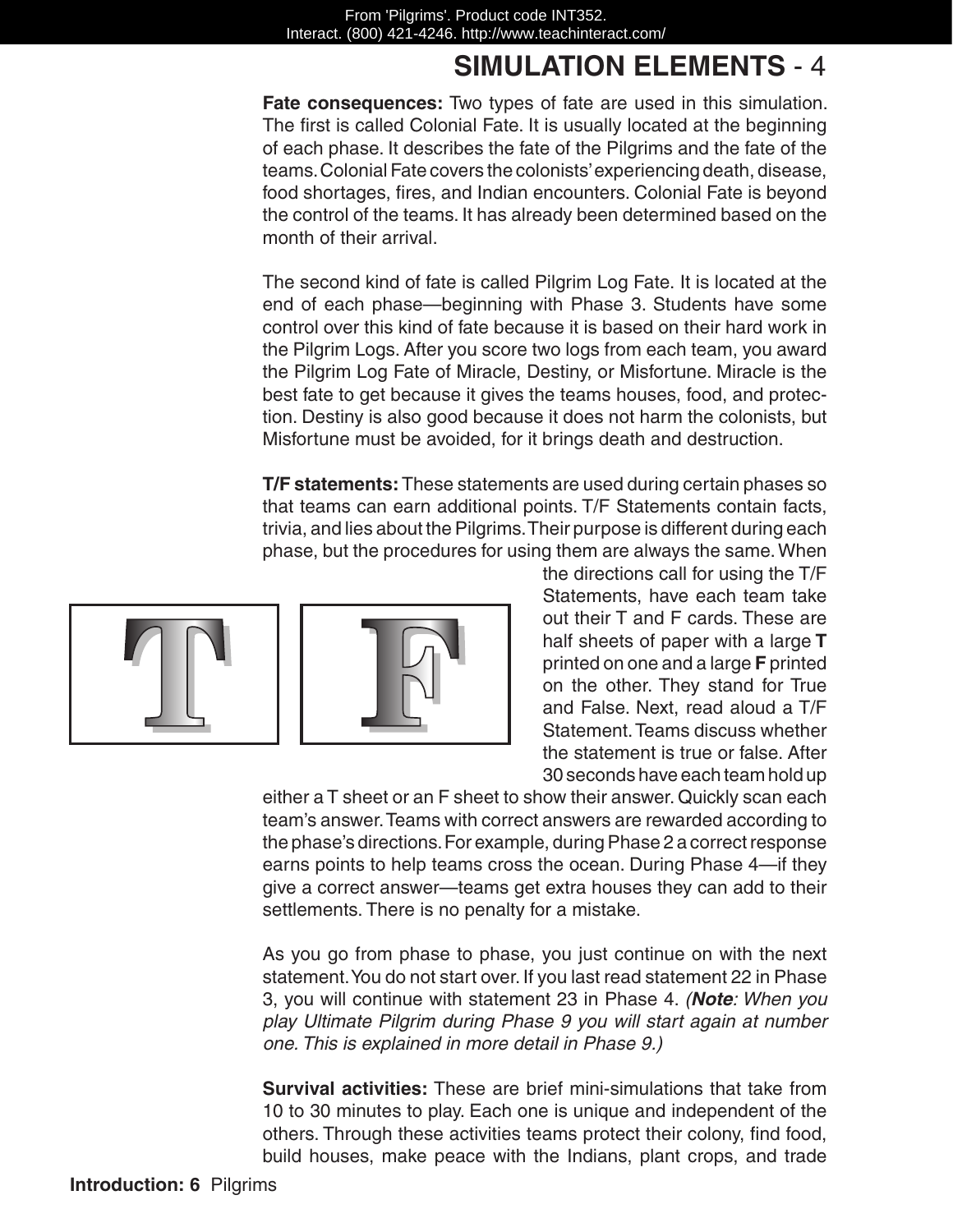trinkets for furs. They also provide students with additional information about the Pilgrims. They are used in Phases 3-8.

**Costumes:** In order to add realism to this simulation, have your students bring in old tattered shirts, blouses, sweaters, or sweatshirts. Have them wear these during each phase of the simulation. Pilgrim costumes like bonnets, vests, and hats made from construction paper will not hold up and their use is not recommended.

**Thanksgiving feast:**This simulation ends shortly after the fall harvest. If you would like to have a Thanksgiving feast as a culminating activity, an optional re-creation of New England's first Thanksgiving is presented in this Teacher Guide. It gives you all the information you need to involve your students and their parents in an historically accurate

Thanksgiving feast. Such "happenings" at the end of a simulation can be memorable. Students love them.

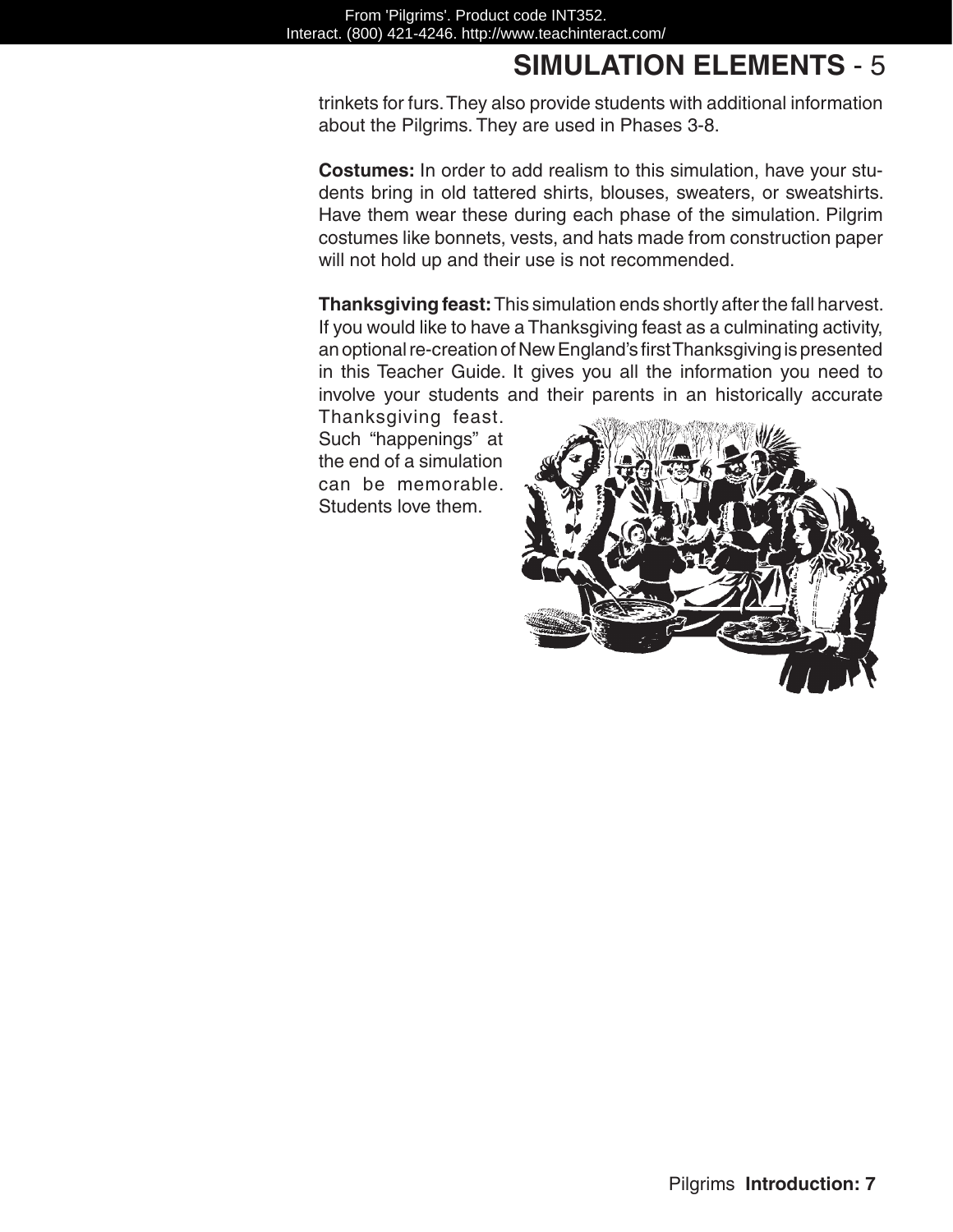## **UNIT PLANS** - 1

The three unit plans given on these three pages are intended as examples. *Note: Alter them as desired.*

## **UNIT TIME CHART (9 Days)**

| Phase | Phase | Phase | Phase | Phase<br>5 | Phase | Phase | Phase | Phase |
|-------|-------|-------|-------|------------|-------|-------|-------|-------|
| Day 1 | Day 2 | Day 3 | Day 4 | Day 5      | Day 6 | Day 7 | Day 8 | Day 9 |



TEACHING TIP

**The Nine-Day Unit Plan** is a traditional lesson-by-lesson format. The students may work on one lesson a day for nine days. Note: you may decide to use the nine days preceding Thanksgiving.

- **Phase 1:** Teams are formed. Colonists are listed. Pilgrim Log scoring is explained. Log entries are made.
- **Phase 2:** Teams board ships and cross the ocean to their new colonies. Students make log entries.
- Phase 3: Mayflower Compacts are written. SURVIVAL ACTIVITY 1: Protecting the Colony. Log entries are made and scored.
- Phase 4: SURVIVAL ACTIVITY 2: Building the Settlement. Log entries are made and scored.
- Phase 5: SURVIVAL ACTIVITY 3: Finding Food. Log entries are made and scored.
- Phase 6: SURVIVAL ACTIVITY 4: Peace with the Indians. Log entries are made and scored.
- **Phase 7: SURVIVAL ACTIVITY 5: Spring Planting. Log** entries are made and scored.
- Phase 8: SURVIVAL ACTIVITY 6: Trading Expeditions. Log entries are made and scored.
- • **Phase 9:** COLONY EVALUATION. PILGRIM TEST. Debriefing. Thanksgiving feast (optional)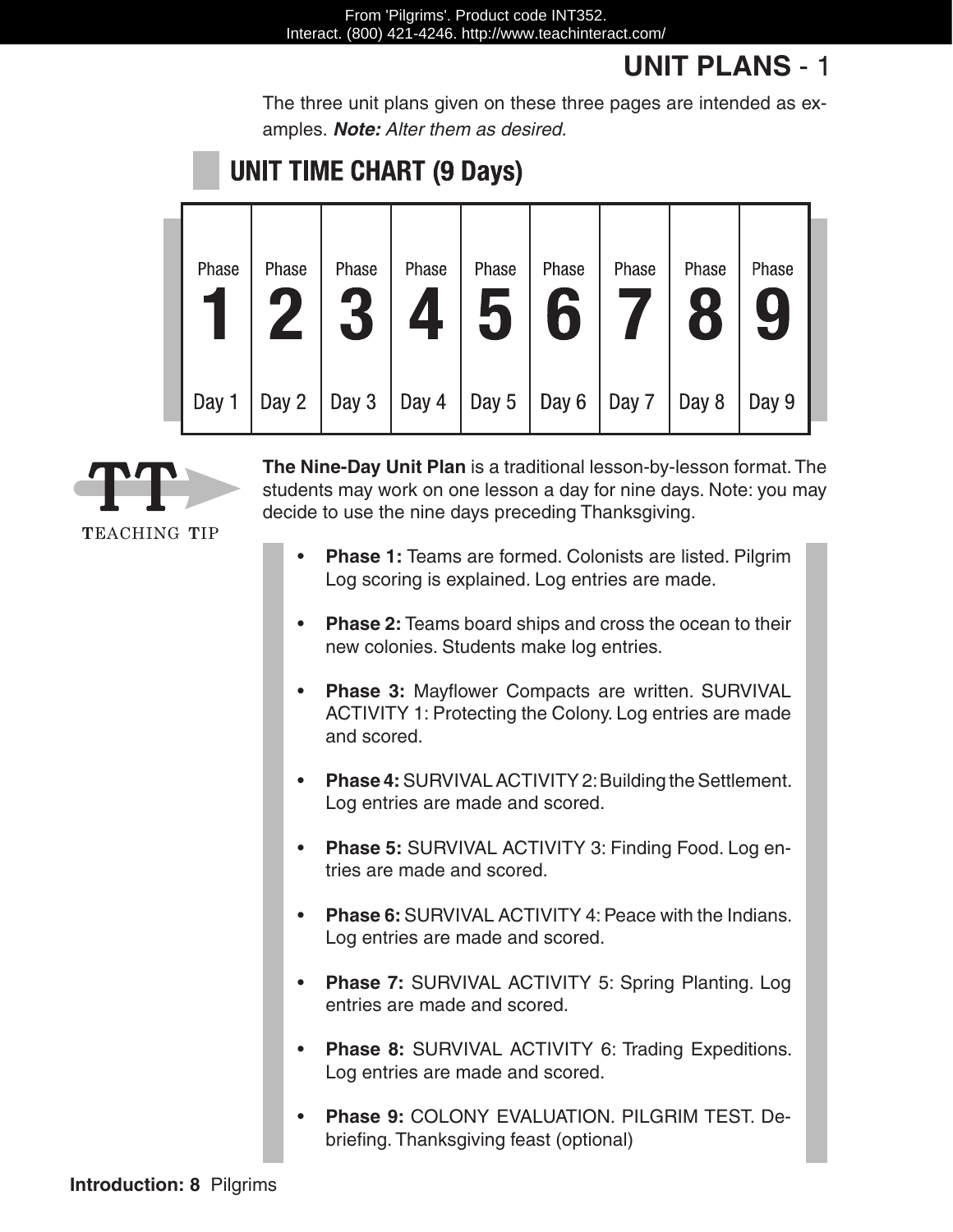## **UNIT PLANS** - 2

#### **UNIT TIME CHART (3 Days)**